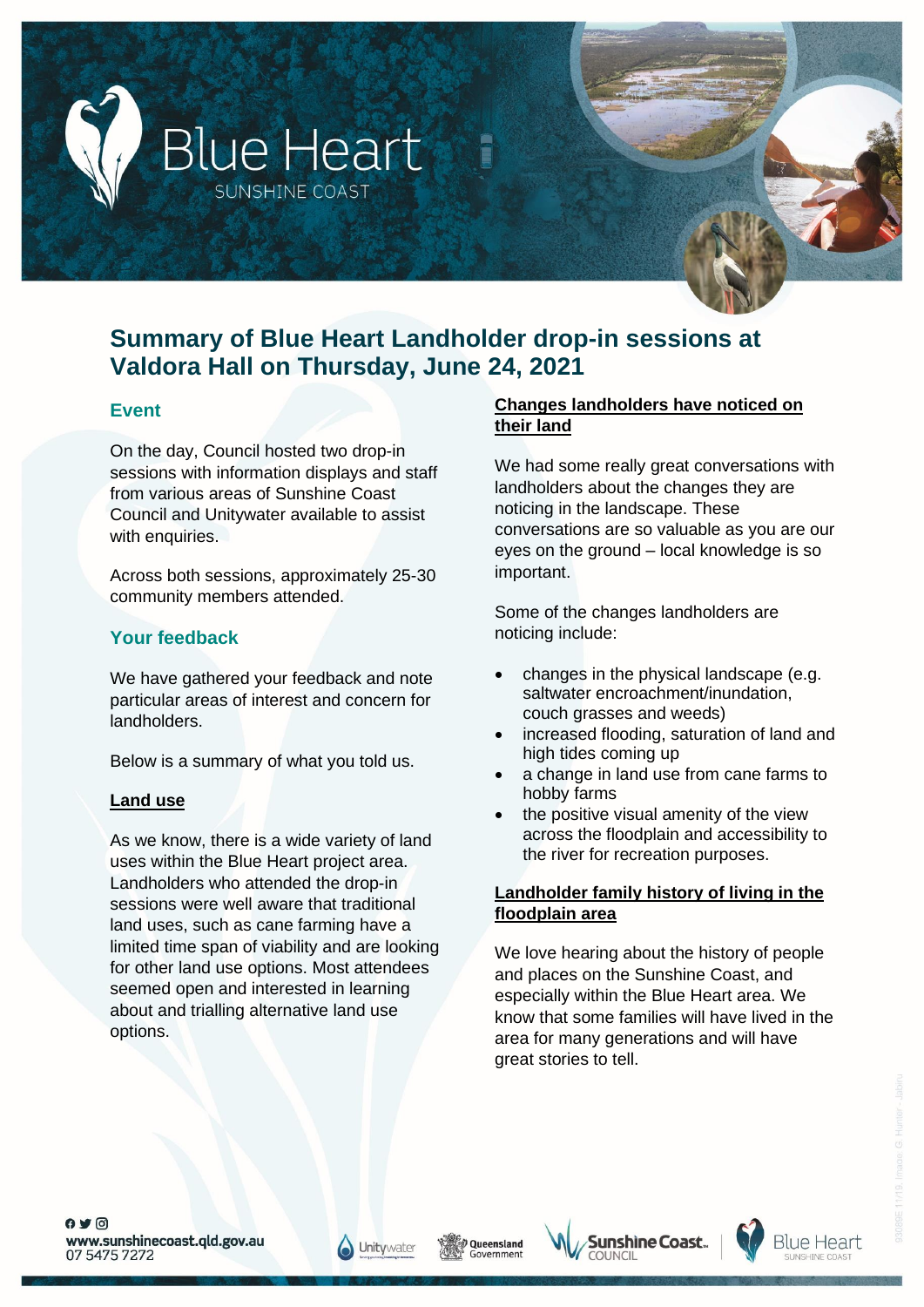The landholders who attended the drop-in sessions were strongly connected to the history of their land and individual properties. They had important personal stories to share about their families, the way they used the land and the way water flows across the landscape in different areas.

Sharing and documenting personal stories is a critical part of landholders connecting with each other and the land and will help us move towards transition planning.

#### *If you'd be happy to share your family's story with us, please get in touch – we'd love to help capture the history of this special place.*

#### **Landholder interests and concerns**

**Engagement process:** Most landholders who attended the drop-in sessions said they receive and share information about the Blue Heart with their neighbours and contractors performing work on the land.

In the future some landholders want to collaborate with Council, Unitywater and other landholders in the local area (neighbours and those up and down the floodplain) to find workable solutions to help them maintain the viability and enjoyment of their land.

Landholders want Council to summarise and share their feedback for everyone to hear and read about, and to upload all types of engagement information (e.g. community feedback, the flyover video) to the Blue Heart webpage.

**Topics of interest:** landholders are interested in hearing about the following topics in future Council communications:

- Mosquito management
- Weed management
- Slashing
- Fire management
- Drains
- Wild dogs
- Road management
- Land use options: carbon farming and access to offsets, recreation opportunities and planning, exploration of new land use options with Return On Investment, Solar Farm changes (if any)
- Engagement and involvement in the Blue Heart project
- Transitioning from old land use maximising viability of current use and planning for future use
- Future land use exploring ideas and opportunities, testing Return On Investment
- Land acquisition processes, land sales and maximising property value
- Changes and improvements in the natural environment in the Blue Heart area
- Protection and maintenance of the landscape
- History of the area family, land use, landscape changes
- Flood preparedness homes, people and livestock
- Stormwater management how it's happening and being managed
- Environment and recreation being involved in new ideas and opportunities developing/being tested in the Blue Heart project area.

**Concerns raised:** these were the main concerns that some landholders raised with staff members during the drop-in sessions.

- Perception that Council is planning to flood the Blue Heart on purpose to devalue land and repurpose the whole area (for its own goals/intent)
- Queries about land resumptions
- Council's long-term plan for the area
- Questions about compensation available as a result of council building the new runway, as there is belief that it raised the floodplain.
- Landholders feel revegetation works are devaluing neighbouring properties because it increases fire risk, weeds, mozzies etc

 $0 \vee 0$ www.sunshinecoast.qld.gov.au 07 5475 7272



**Dueensland** 



2 of 3 Summary of Blue Heart landholder engagement, June 2021